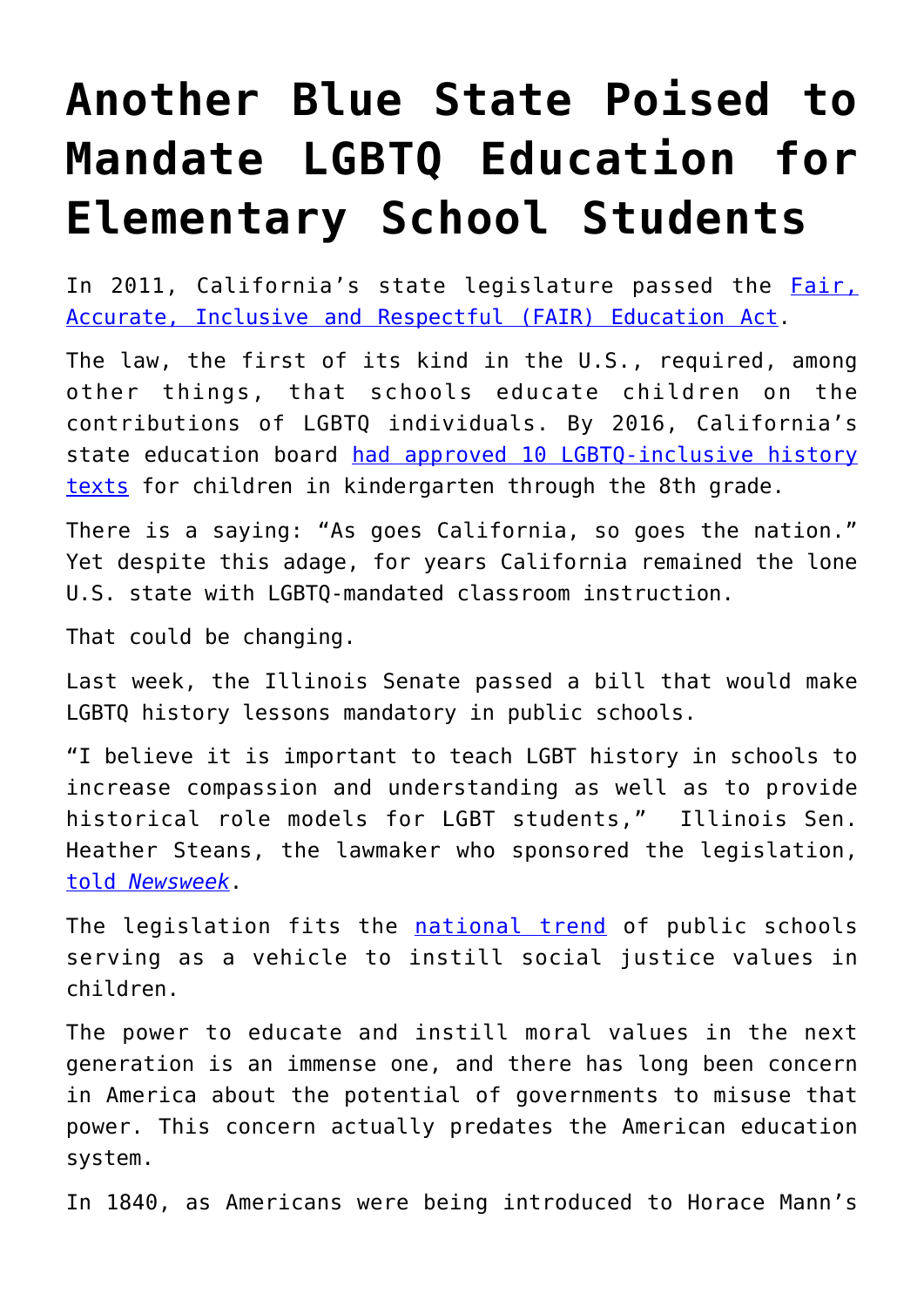Common School Movement, a special legislative committee in Massachusetts met to discuss increasing government control over education. Many, looking to models in Europe, saw problems saw the potential for abuse.

*"The right to mould the political, moral, and religious opinions of his children is a right exclusively and jealously reserved by our laws to every parent," the committee concluded, "and for the government to attempt, directly or indirectly, as to these matters, to stand in the parent's place, is an undertaking of very questionable policy….*

*The moment this interest is surrendered to the government, and all responsibility is thrown upon civil power, farewell to the usefulness of common schools, the just pride, honor, and ornament of New England; farewell to religious liberty, for there would be but one church [the government]; farewell to political freedom, for nothing but the name of a republic would survive such a catastrophe."*

What differentiates the legislation in Illinois from the law in California is that it requires public schools to offer classroom LGBT history instruction instead of merely encouraging it or offering curriculum materials to schools.

Education experts have long expressed skepticism about lawmakers dictating curriculum or writing academic standards.

"It's just completely an overreaction for state legislatures to believe they can develop and manage and implement academic standards," said Reggie Felton, a spokesman for the National School Boards Association, [while speaking to the](https://www.washingtonpost.com/local/education/legislatures-taking-state-education-into-their-own-hands/2014/08/02/71bec126-1745-11e4-9e3b-7f2f110c6265_story.html?utm_term=.c5dafab39627) *[Washington](https://www.washingtonpost.com/local/education/legislatures-taking-state-education-into-their-own-hands/2014/08/02/71bec126-1745-11e4-9e3b-7f2f110c6265_story.html?utm_term=.c5dafab39627) [Post](https://www.washingtonpost.com/local/education/legislatures-taking-state-education-into-their-own-hands/2014/08/02/71bec126-1745-11e4-9e3b-7f2f110c6265_story.html?utm_term=.c5dafab39627)* about the trend. "They don't have the technical capacity to do that."

Others said lawmakers are prone to injecting partisan politics into classrooms. "There has always been the temptation to use schools for purposes other than schooling, for proselytizing and other ends, since children are the ultimate captive audience," J. Martin Rochester wrote in his book *[Class](https://amzn.to/2I5Toei)*